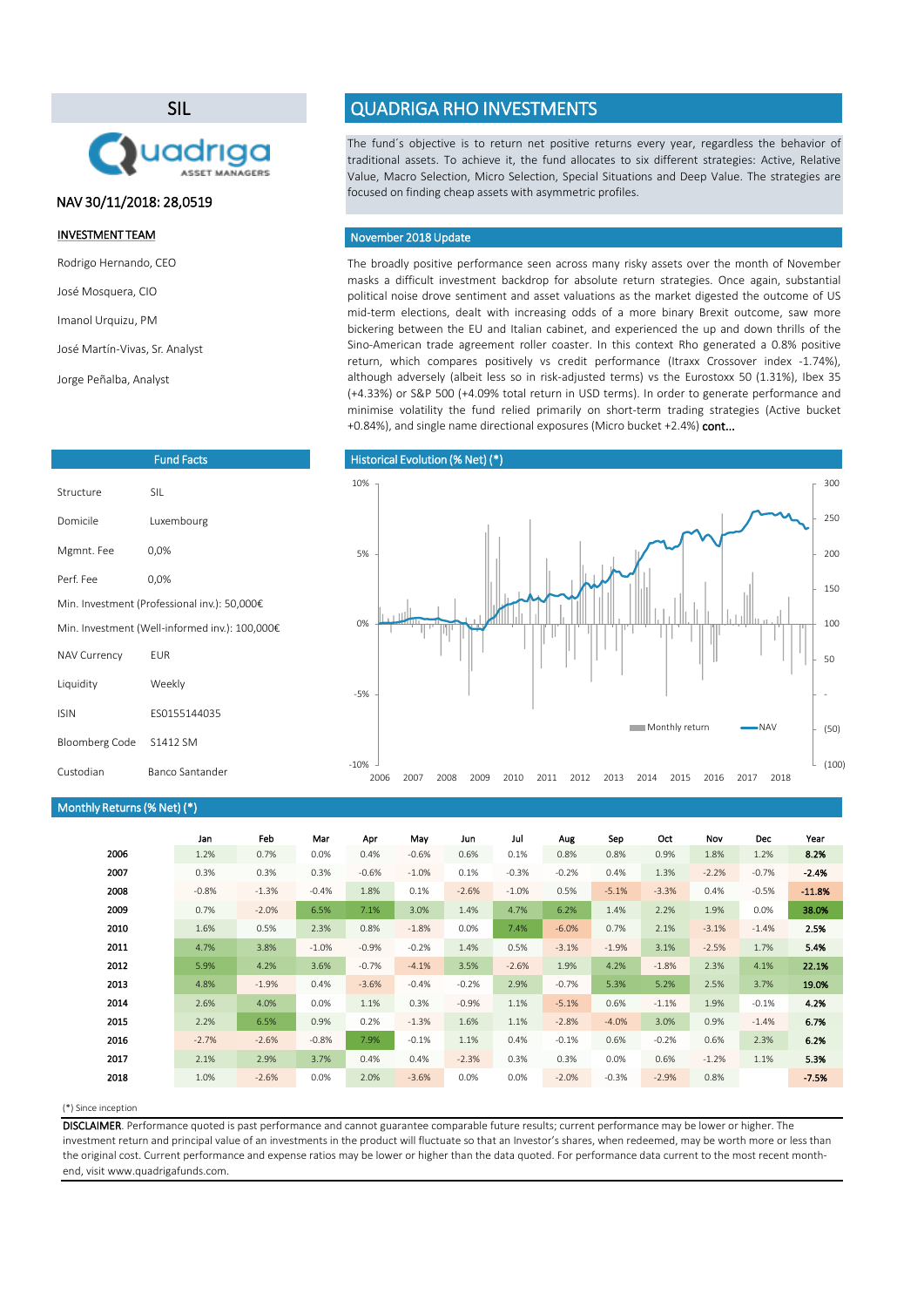## (\*) Since inception

20.11%

8.51%

14.44%

3.65%

4.54%

6.81%

Value 1.63%

Macro

Micro

Special Situations

Deep Value

Hedges

Liquidity

DISCLAIMER. Performance quoted is past performance and cannot guarantee comparable future results; current performance may be lower or higher. The investment return and principal value of an investments in the product will fluctuate so that an Investor's shares, when redeemed, may be worth more or less than the original cost. Current performance and expense ratios may be lower or higher than the data quoted. For performance data current to the most recent monthend, visit www.quadrigafunds.com.

|                     |         | <b>RETURNS (CAGR)</b> |                 | <b>VOLATILITY</b> |         |                 |  |
|---------------------|---------|-----------------------|-----------------|-------------------|---------|-----------------|--|
|                     | 5 years | 3 years               | Since inception | 5 years           | 3 years | Since inception |  |
| Rho Investments     | 3.34%   | 1.98%                 | 6.94%           | 7.94%             | 7.36%   | 8.67%           |  |
| Stoxx 600           | 1.88%   | $-0.50%$              | 1.17%           | 11.37%            | 9.89%   | 14.18%          |  |
| Iboxx Eur Corporate | 2.29%   | 1.37%                 | 3.43%           | 2.57%             | 2.40%   | 3.83%           |  |

Active

Relative value

26.76%

13.55%

| Gross                                   | 250.03% |
|-----------------------------------------|---------|
| <b>Net</b>                              | 62.57%  |
| <b>% of Gross Exposure per Strategy</b> |         |
|                                         |         |

| Spread L/S Banks - Eurostoxx 50 | 26.86%    |
|---------------------------------|-----------|
| Futures Furostoxx 50            | 18.88%    |
| Option FTSE MIB                 | $-14.96%$ |
| <b>BECM CMS T1 FRN</b>          | 6.35%     |
| Long S&P - Short Nasdag         | 5.36%     |

| <b>Risk/Return</b> |       |
|--------------------|-------|
| Volatility*        | 8.67% |
| Sharpe Ratio*      | 0.80  |
| Sortino Ratio      | 1.09  |
| VaR 99,5% 1-day    | 2.03% |

| <b>Returns (% Net)</b> |          |
|------------------------|----------|
|                        |          |
| 2018                   | $-7.51%$ |
| $CAGR*$                | 6.94%    |
| November 2018          | 0.77%    |

# Top Five Positions

# Risk Concentration and Distribution Metrics

# Performance attribution across strategies (% Net)

# Comparative Risk / Return

% Exposure







#### **Number of positions per strategy**



#### **Var % Contrib Hist 3Y**